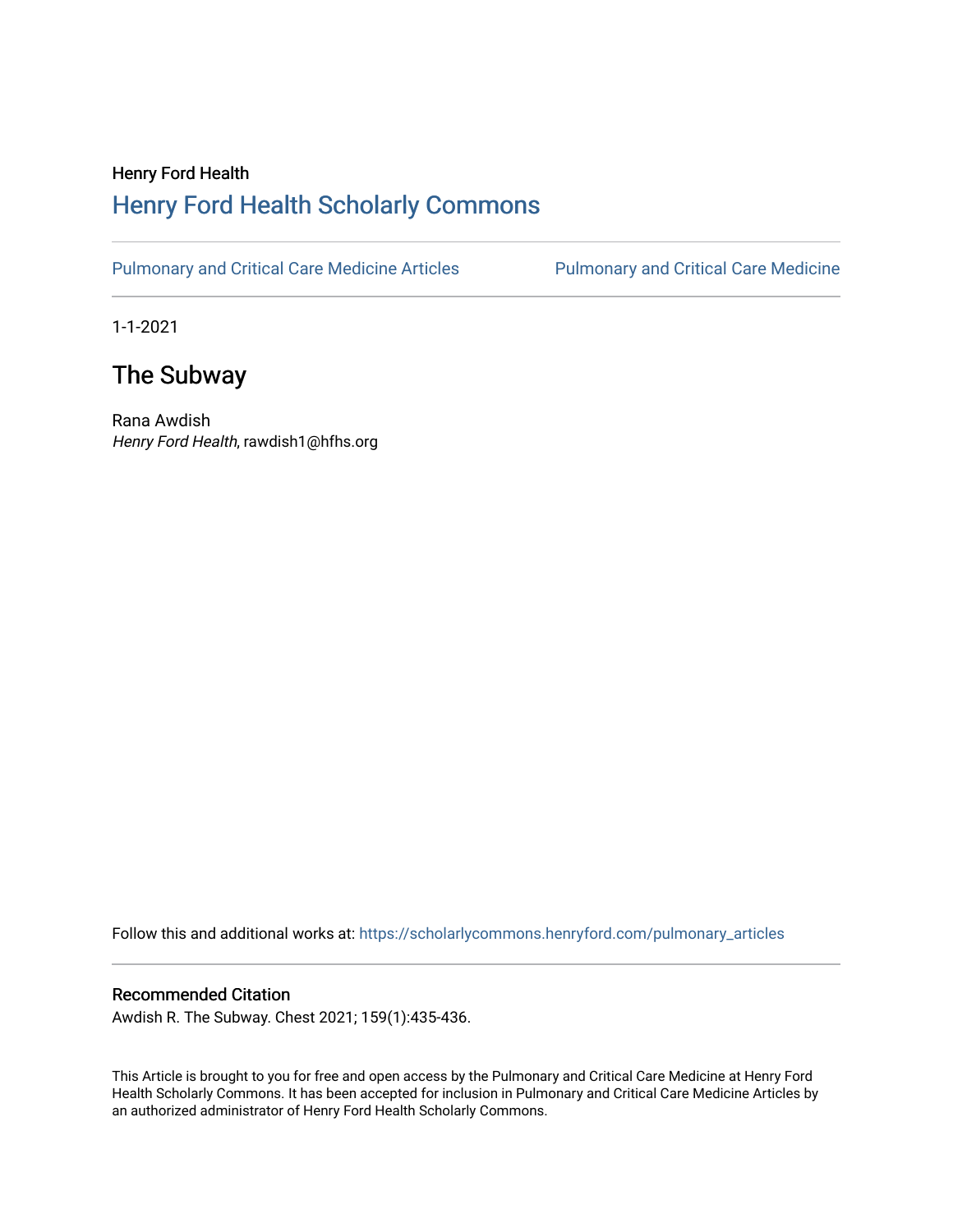## The Subway



Rana Awdish, MD Detroit, MI

George Tooker's The Subway hangs on the seventh floor of the Whitney Museum in New York. It's a small painting, only  $1\frac{1}{2}$  by 3 feet wide, though the multiple, intersecting perspectives have the effect of making it appear somehow endless. The repetition of the limited color palette and anonymity of the men create a foreboding monotony. Everyone is a potential threat.

I first saw the Tooker painting during my residency training in New York. I was fittingly lost in a labyrinthine relationship that was drawing me deeper down. It wasn't until I was confronted with the painting that I realized how alienated we'd become. I fell out of the suspended state of apathy. I would find a way to leave.

Visual art can provide access to truths—and different ways of knowing. We have ways of knowing in the ICU that are based on close looking. We follow the latticed, intersecting highways of mottled lines and know the degree to which a heart is struggling to supply tissues. The faded tattoos of military veterans and the dull green ink of incarcerated men tell of the carcinogens and infectious agents to which they may have been exposed. We study coronal frames of a CT scan, until our mind reconstructs a vivid three-dimensional model. We account for what is present that should be absent, and we notice what is absent that should be present. All the while pulling in other contextual clues—the volume status, the inflammatory markers, the cough, the firstperson narrative offered to us.

We receive all these things; we hold them in contemplation. As we look closely, the possible

Copyright 2020 American College of Chest Physicians. Published by Elsevier Inc. All rights reserved. DOI: <https://doi.org/10.1016/j.chest.2020.10.037>

diagnoses are kept in a kind of suspension; not real or fixed until they crystallize, through our gaze.

The chart I'm reviewing tells one version of the story. It's April in Detroit, so by the patient's name and ICU room number, there is now a color-coded assessment of his mortality risk based on the modified SOFA score. The automated computer algorithm has attributed the designation Red to his case. The computer is alerting me to his low likelihood of survival, regardless of any imagined attempts at aggressive intervention.

I study each frame of his chest CT scan, looking for something that might offset his score, something the computer couldn't know. I see only pane after pane of cells of ground glass held within a maze of thickened interlobular septa. A purgatory of lung tissue unable to participate in gas exchange. I feel a profound heaviness, a sense of the weight of his lungs and a sadness that isn't about this one patient. There have been so many patients with this same CT image.

I don the protective equipment needed to enter his room and join his nurse. A resident follows. We are anonymous, with faces obscured by protective gear. The patient is supine in the bed, the dark landscape of his body rippling with each machine-delivered breath. His face is tense with discomfort or fear. We providers move independently, each occupied by a different task.

A metal window frame interrupts the early spring sunlight entering his ICU room, and a grid-like shadow forms across the patient and onto the floor. I begin to see a version of us represented in a memory—it's The Subway. I am immersed in the bleak, tense mood the underground painting depicts. The woman in red is holding her belly, eyes searching plaintively for an exit. I am in both places at once. The shadows



AFFILIATIONS: From the Pulmonary and Critical Care Department, Henry Ford Hospital; and Wayne State University School of Medicine. FINANCIAL/NONFINANCIAL DISCLOSURES: None declared. CORRESPONDENCE TO: Rana Awdish, MD; e-mail: [rawdish1@hfhs.org](mailto:rawdish1@hfhs.org)